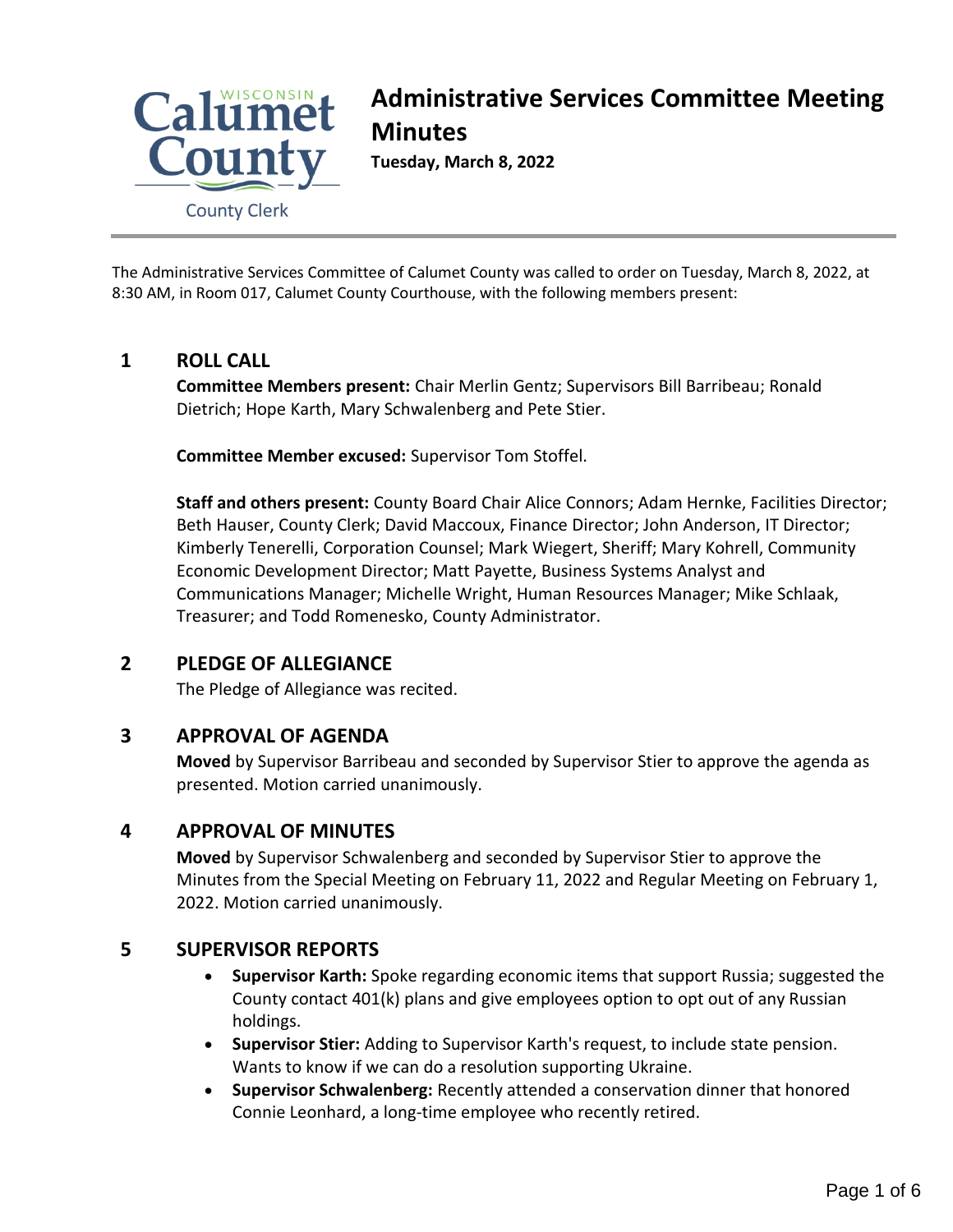#### **6 SPECIAL BUSINESS**

**Discuss County Administrator Performance Evaluation -** this year's evaluation will focus on strategic planning. Will also evaluate the County Administrator's relationships with the County Board, committees and Department Heads.

#### **7 DEPARTMENTAL REPORTS**

#### **a) DEPARTMENT OF ADMINISTRATION**

- 1. **Review and approve County Administrator Performance Evaluation Process moved** by Supervisor Stier and seconded by Supervisor Schwalenberg to approve the amended County Administrator Performance Evaluation Process as provided by HR Director Michelle Wright and to forward it to the full County Board at its March meeting for consideration. Motion carried unanimously.
- 2. **Review and approve resolution authorizing salaries for elected officials for the years 2023-2026 - moved** by Supervisor Dietrich and seconded by Supervisor Barribeau to approve the resolution and to forward to the full county board at its March meeting for consideration. Motion carried unanimously.
- 3. **Review 2021 Strategic Plan Summary of Accomplishments -** this item was deferred to an upcoming County Board meeting for discussion.
- 4. **Hiring update -** Michelle Wright reviewed the hiring update with the Committee.

[County Administrator Annual Performance Evaluation Process 2022 as amd](#page-3-0)

#### **b) FINANCE DEPARTMENT**

- 1. **Review and approve resolution for 2021 Budget Amendments - moved** by Supervisor Stier and seconded by Supervisor Schwalenberg to approve the resolution as presented and to forward it to the full County Board at its March meeting for consideration. Motion carried unanimously.
- 2. **Review and approve resolution for 2021 Continuing Appropriations - moved** by Supervisor Dietrich and seconded by Supervisor Barribeau to approve the resolution as presented and to forward it to the full County Board at its March meeting for consideration. Motion carried unanimously.
- 3. **Review and approve resolution for project length appropriations for American Rescue Plan Act Projects -** Finance Director David Maccoux presented a resolution for project length appropriations for ARPA and there was general discussion. **Moved** by Supervisor Schwalenberg and seconded by Supervisor Stier to approve the resolution as presented and to forward it to the full County Board at its March meeting for consideration. Motion carried unanimously.
- 4. The Committee reviewed the American Rescue Plan Act Project Funding Project Status as of December 31, 2021.
- 5. The Committee reviewed the January Investment Report.
- 6. The Finance Director distributed copies of the Budget to Actual Comparison December 31, 2021 and reviewed them with the Committee.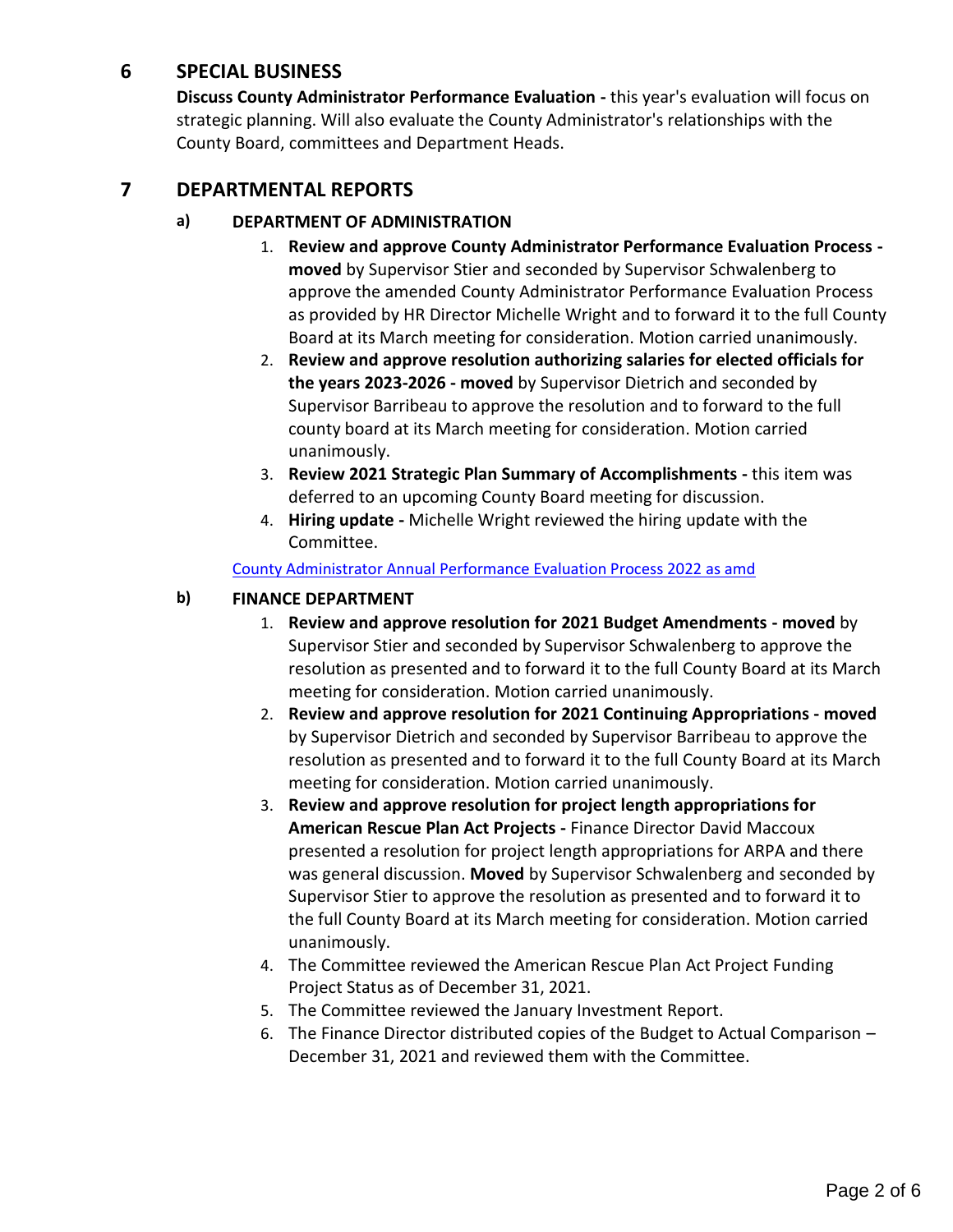#### **c) FACILITIES DEPARTMENT**

1. **Facilities Update -** Facilities Director Adam Hernke provided an update on facilities. The handout is attached and made a part of the file.

[Facilities March update](#page-5-0)

#### **d) ECONOMIC DEVELOPMENT**

1. **Review and approval of resolution declaring March 2022 as Fair Housing Month -** Community Economic Development Director Mary Kohrell reviewed the resolution with the Committee. **Moved** by Supervisor Karth and seconded by Supervisor Schwalenberg to approve the resolution as presented and to forward to the full County Board at its March meeting for consideration. Motion carried unanimously.

#### **e) COUNTY TREASURER**

- 1. **Presentation and potential approval of sale of County owned property acquired through tax foreclosure (Jackson St. City of Appleton) - moved** by Supervisor Karth and seconded by Supervisor Schwalenberg to approve the bid of Todd Santoro in the amount of \$515.00 for the Jackson Street property in the City of Appleton. Motion carried unanimously.
- 2. **Update on 2018 tax foreclosures -** there are currently 8 properties left to be redeemed.
- 3. **Update regarding property previously acquired through tax foreclosure -** Town of Stockbridge property updates provided by the Treasurer.

#### **8 NEXT REGULAR MEETING DATE**

April 12, 2022 at 8:30 AM

#### **9 ADJOURNMENT**

Chair Gentz adjourned the meeting at 10:08 AM.

Beth Hauser, Recording Secretary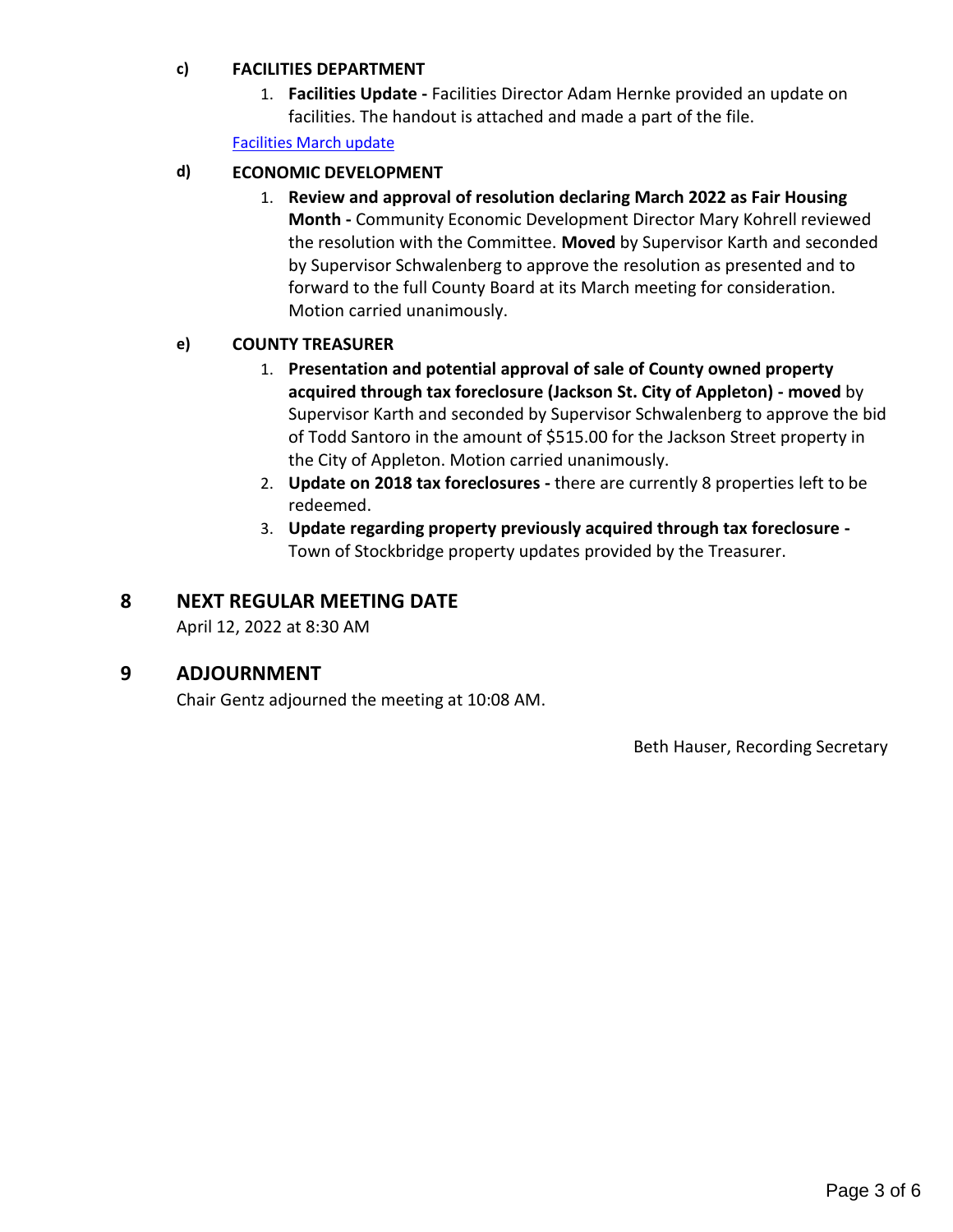# *MINUTES ITEM #a)*

**Michelle L. Wright, Human Resources Director**

206 Court Street, Chilton, WI 53014 Office: (920) 849-1611 Toll Free: (833) 620-2730 Fax: (920) 849-1475

<span id="page-3-0"></span>

#### Human Resources

#### **County Administrator Annual Performance Evaluation Process**

The purpose of the annual performance evaluation is to provide the basis for a meaningful and constructive two-way discussion concerning job performance. The process also serves as a means to suggest and establish goals for the organization and for individual growth.

#### Annual Goal Setting

- The Calumet County Strategic Plan is the foundation of the County Administrator's annual performance expectations.
- Additional goals for each performance cycle may be established
	- o For example, goals addressing developmental aspirations/needs of the County Administrator, or goals addressing any conduct or performance issues, etc.
	- $\circ$  To ensure goals are clear, each one should be specific, measurable, achievable, relevant, and time bound.

#### Self-Evaluation

- The County Administrator, in coordination with department heads, will document accomplishments for the performance cycle in relation to Calumet County Strategic Plan goals.
- The County Administrator may complete an optional self-evaluation worksheet to highlight additional accomplishments outside of the strategic plan.

#### Evaluation Components

- The County Administrator's contract dictates the timing of the annual performance evaluation.
- At the start of the evaluation process, the County Board Chair will invite all County Board Supervisors to provide performance feedback on the County Administrator's performance.
- The County Administrator will be responsible for providing a summary of the prior year's accomplishments and progress on Calumet County Strategic Plan goals to the Administrative Services Committee and County Board of Supervisors.
- The County Board Chair, Vice Chair and Second Vice Chair along with the Administrative Services Committee Chair will meet with County Administrator to discuss the County Administrator's annual performance based on strategic plan accomplishments and achievement of established goals.
	- o The Administrative Services Committee Chair will facilitate the evaluation discussion and take notes to develop a written evaluation summary document.
- Administrative Services Committee Meeting
	- o Administrative Services Committee Chair will provide the committee with the performance evaluation summary for comment and discussion.
	- o The Administrative Services Committee Chair is responsible for noting any recommended changes and/or additions to the performance evaluation summary. Followed by updating the document accordingly and acquiring the signatures of the County Board Chair, Committee Chair and County Administrator.
- County Board Meeting

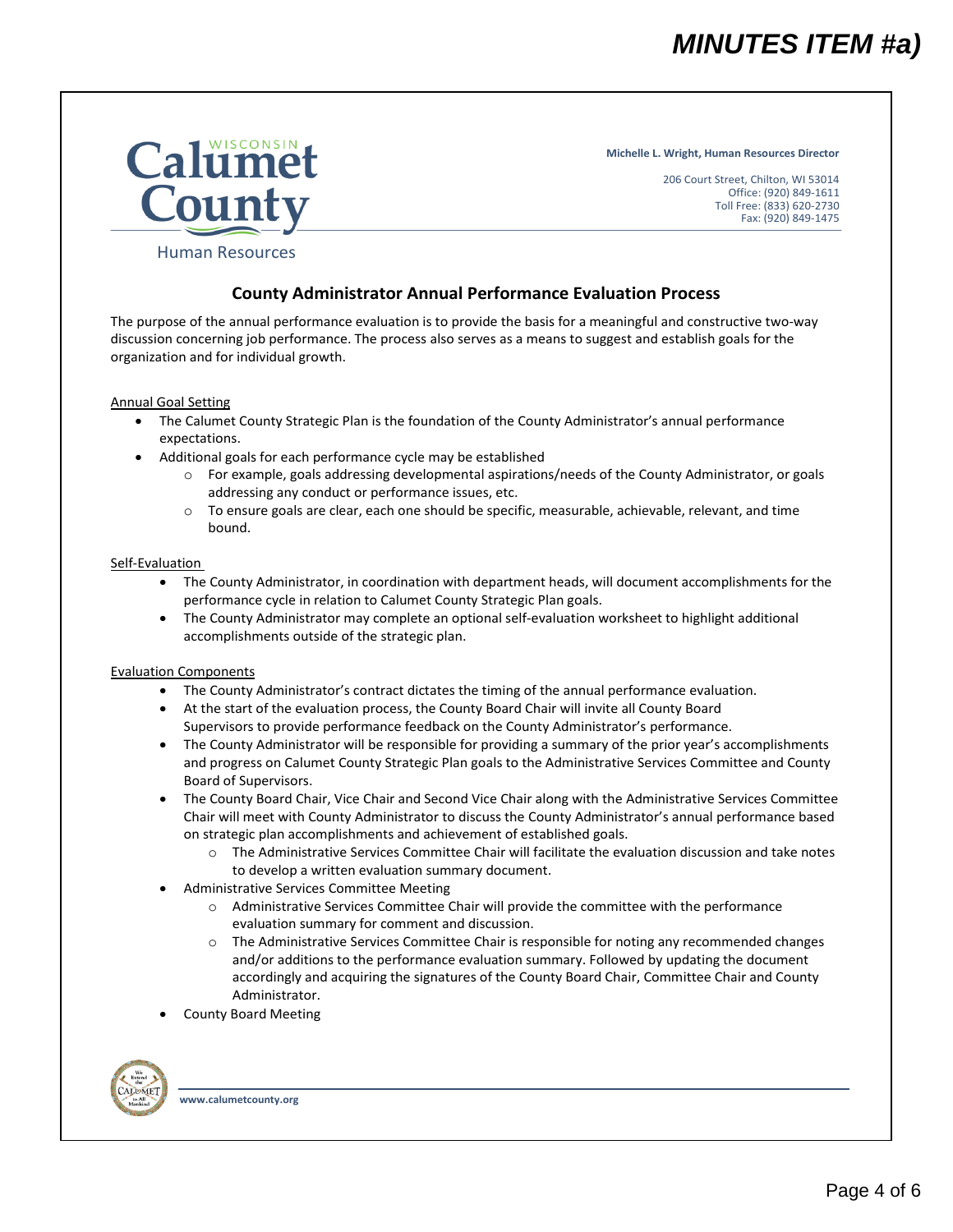- o Administrative Services Committee Chair will report out on the completed performance evaluation to the County Board of Supervisors for concurrence on the evaluation.
- The signed copy of the performance evaluation summary will be provided to the County Human Resources Director for placement in the County Administrator's personnel file.

The County Administrator will foster a continuous feedback approach to gathering feedback and input from department heads regarding how the Administrator can further support them and their departments.

County Board Supervisors are encouraged to provide ongoing feedback to the County Administrator rather than waiting to provide feedback, concerns, and suggestions at the time of the annual performance process. The annual performance evaluation process should not be the first or only time the County Administrator is made aware of feedback, concerns or suggestions.

The Administrative Services Committee will review the process of evaluating the performance of the County Administrator each year and reserves the right to change the evaluation process at its discretion in consultation with the County Human Resources Director.

COUNTY ADMINISTRATOR ANNUAL PERFORMANCE EVALUATION PROCESS | Revised 02/22